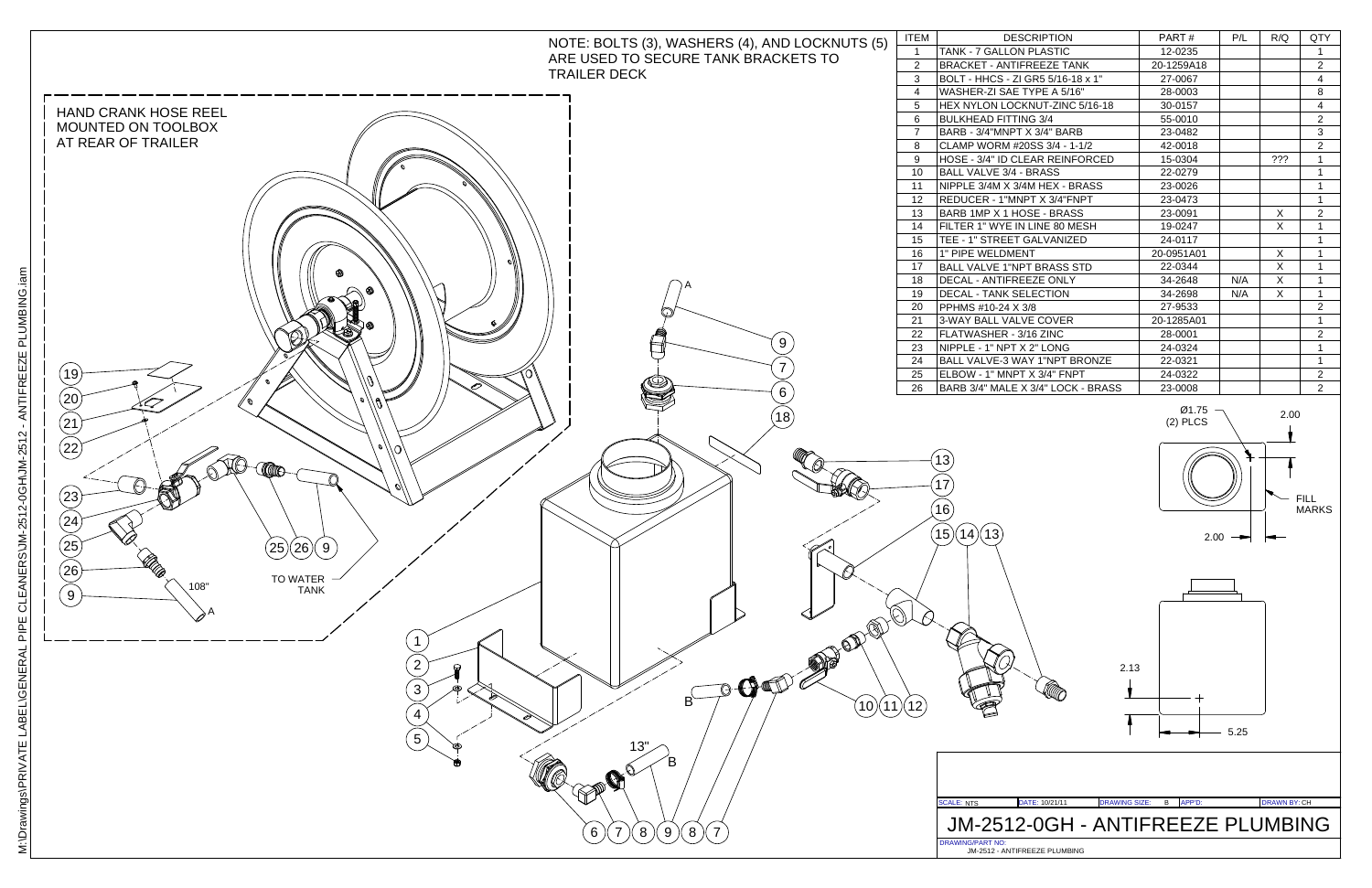

| <b>DESCRIPTION</b>            | PART#   | P/L | R/Q | QTY |
|-------------------------------|---------|-----|-----|-----|
| 3/8" FNPT X M22 SCREW COUPLER | 23-0490 |     |     |     |
| HOSE - 3/8 X 50' 4500 PSI     | 15-0166 |     |     |     |
| TRIGGER GUN 4000 PSI          | 16-0001 |     |     |     |
| DUAL LANCE - 48.00"           | 16-0417 |     |     |     |
| NOZZLE 2514 1/4" MEG          | 18-0431 |     |     |     |
|                               |         |     |     |     |

4

 $(3)$ 

| <b>SHIP WITH</b> |                             |         |            |  |  |
|------------------|-----------------------------|---------|------------|--|--|
| <b>ITEM</b>      | <b>DESCRIPTION</b>          | PART#   | <b>QTY</b> |  |  |
|                  | <b>JACK ROD</b>             | 61-1036 |            |  |  |
|                  | KEYS SET FOR TOOLBOX DOORS  |         | 2          |  |  |
|                  | JM-2512 MANUAL              |         |            |  |  |
|                  | NOZZLE SET - 1/2" JN-HP-150 | 18-0437 |            |  |  |
|                  | DVD - JETTER INSTRUCTIONAL  | 37-1155 |            |  |  |
|                  | <b>WARRANTY REPLY CARD</b>  | 37-1156 |            |  |  |
|                  | CATALOG STUFFER - JET SET   | 37-1157 |            |  |  |
|                  | <b>WARRANTY TRI-FOLD</b>    | 37-1158 |            |  |  |
|                  | HONDA GX690 ENGINE MANUAL   |         |            |  |  |
|                  |                             |         |            |  |  |

#### NOTES:

#### - ALL ITEMS ARE SHIPPED INSIDE THE TOOL BOX ON THE TRAILER

- INSTALL SCREW COUPLER (23-0490) & TRIGGER GUN (16-0001) ON HOSE ENDS

- PUT THREAD TAPE ON THREADS OF DUAL LANCE (16-0417); **DO NOT** INSTALL ONTO GUN--**SHIPS LOOSE**

 $\left(5\right)$ 

- INSTALL NOZZLE (18-0431) ON DUAL LANCE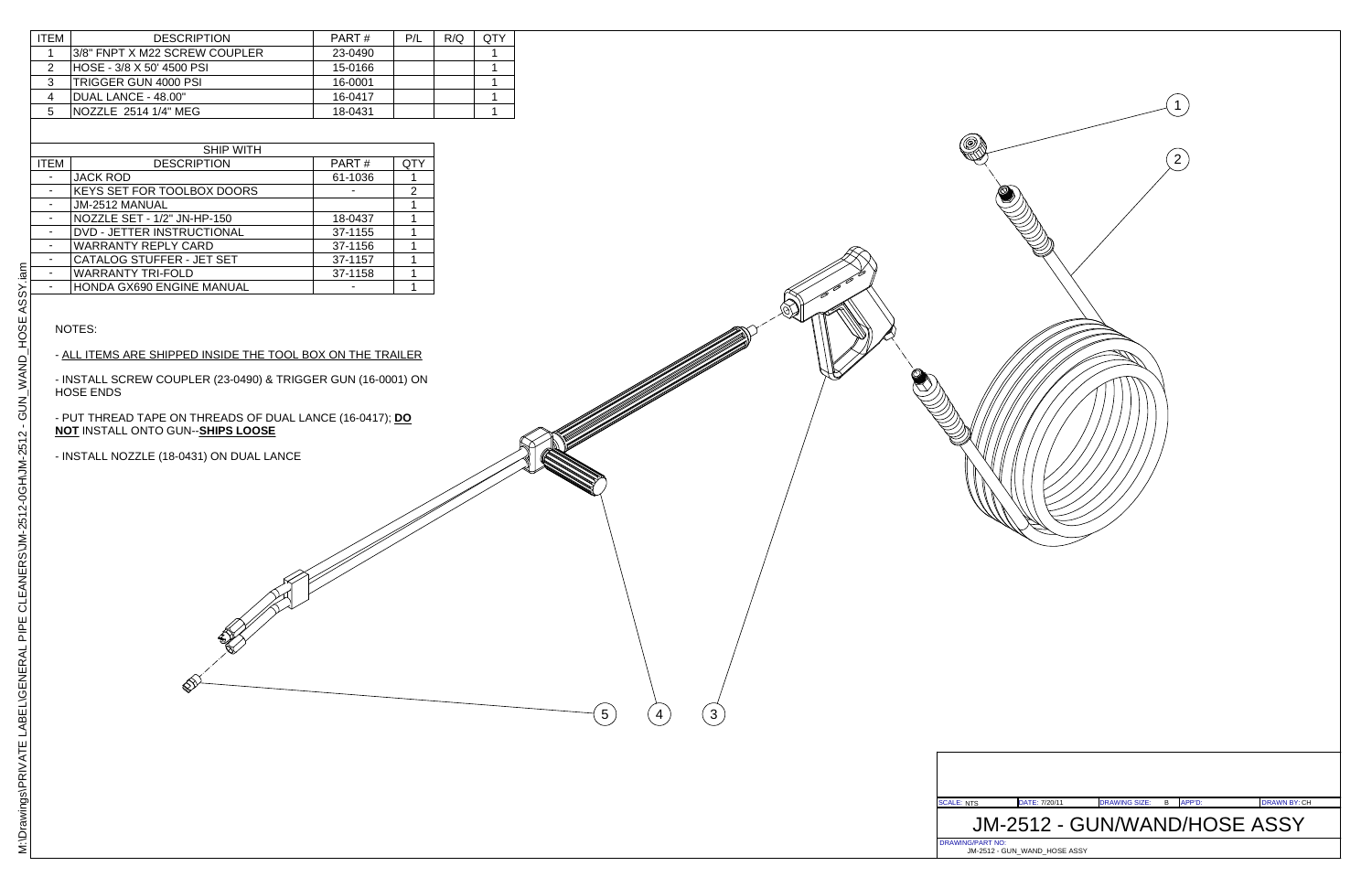| <b>ITEM</b>              | <b>DESCRIPTION</b>                | PART#                    | P/L | R/Q | QTY             |
|--------------------------|-----------------------------------|--------------------------|-----|-----|-----------------|
| $\mathbf{1}$             | <b>ENGINE CONTROL BOX</b>         | 20-1250A01               |     |     | $\mathbf{1}$    |
| $\overline{2}$           | EXTERNAL TOOTH LOCKWASHER         | 28-1009                  |     |     | 12 <sup>2</sup> |
| 3                        | <b>HEX NUT - M5 X 0.8</b>         | 30-6001                  |     |     | 5               |
| $\overline{4}$           | HHCS ZINC GR8.8 M5 - 0.80P x 25MM | 27-8807                  |     |     | 1               |
| 5                        | GROMMET 1/2 X 3/4 X 1/8           | 33-0001                  |     |     | 5               |
| 6                        | <b>LOCKNUT ELECT 3/4"</b>         | 32-0292                  |     |     | 1               |
| $\overline{7}$           | CORD RELIEF - 3/4" NPT .750 CORD  | 9-0046                   |     |     | $\mathbf{1}$    |
| 8                        | PPHMS - ZINC #8-32 X 5/8          | 27-8942                  |     |     | 10              |
| 9                        | VARIABLE SPEED CONTROL - 12V DC   | 32-1100                  |     |     | $\mathbf{1}$    |
| 10                       | THROTTLE CABLE - PUSH/PULL        | 33-0539                  |     |     | 1               |
| 11                       | BOLT - HHCS - ZI GR5 5/16-18 x 1" | 27-0067                  |     |     | 4               |
| 12                       | LOCKWASHER-ZINC MED 5/16          | 29-0007                  |     |     | 4               |
| 13                       | WASHER-ZI SAE TYPE A 5/16"        | 28-0003                  |     |     | 4               |
| 14                       | ENVELOPE-ZIPLOCK/PLASTIC 6X6      | 41-0184                  |     |     | 1               |
| 15                       | <b>RELAY CONTROL 12 VDC</b>       | 32-0791                  |     |     | 1               |
| 16                       | PRHMS - #10-32 X 3/4 ZINC         | 27-8912                  |     |     | $\overline{c}$  |
| 17                       | HEX NYLON LOCKNUT - SS M4 - .7P   | 30-8152                  |     |     | $\overline{c}$  |
| 18                       | <b>THROTTLE CONTROL</b>           | 33-0514                  |     |     | 1               |
| 19                       | HEX NYLON LOCKNUT-ZI #6-32        | 30-0152                  |     |     | $\overline{2}$  |
| 20                       | EXTERNAL LOCKWASHER #6-32         | 29-1013                  |     |     | $\overline{2}$  |
| 21                       | <b>DECAL - ENGINE CONTROLS</b>    | 34-2642                  | N/A | X   | 1               |
| 22                       | <b>ENGINE CONTROL PANEL</b>       | 20-1251A01               |     |     | 1               |
| 23                       | SWITCH - ROCKER W/ LAMP 12V       | 32-0969                  |     |     | 1               |
| 24                       | PPHMS-BL OXIDE #6-32X3/4          | 27-8881                  |     |     | $\overline{2}$  |
| 25                       | <b>HOUR METER / DIGITAL</b>       | 32-0668                  |     |     | 1               |
| 26                       | PPHMS M4-0.7X16MM - SS            | 27-2770                  |     |     | $\overline{2}$  |
| 27                       | KEY SWITCH (SEE ENGINE BREAKDOWN) | $\overline{\phantom{a}}$ | N/A | X   | 1               |
| $\overline{\phantom{a}}$ | DECAL SET - JM-2512               | 71-0005                  |     |     | 1               |



. ai m

23

# NOTE: BOLTS (11), LOCKWASHERS (12), AND WASHERS (13) ARE USED TO SECURE CONTROL BOX TO TRAILER DECK/ TOOLBOX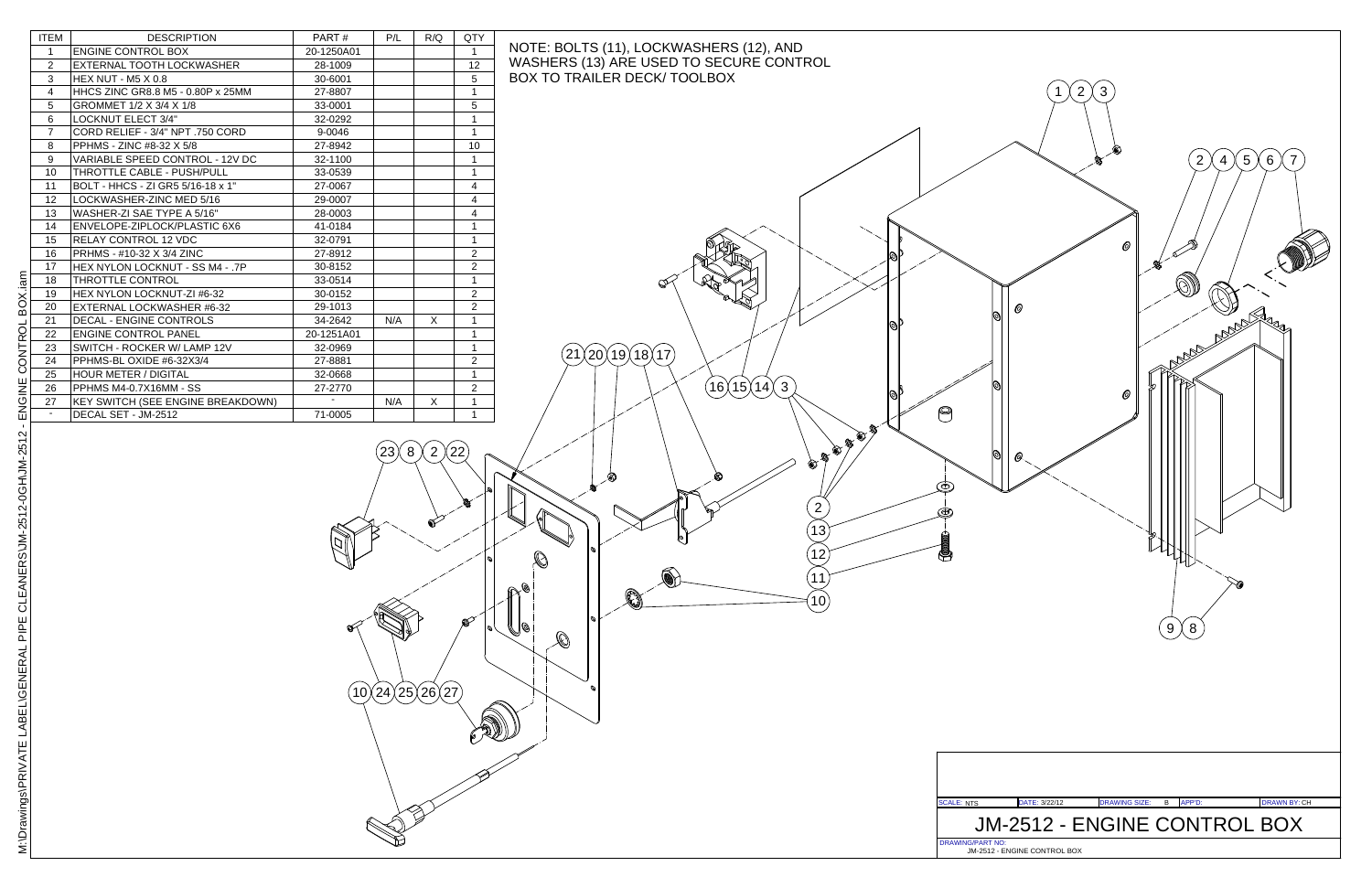

# JM-2512-0GH - TOOLBOX ASSY

| <b>DESCRIPTION</b>                  | PART#      | P/L | R/Q   | QTY            |
|-------------------------------------|------------|-----|-------|----------------|
| <b>DBE LIGHT</b>                    | 32-1085    |     |       | $\mathbf{1}$   |
| MS - #10-32 X 3/4 ZINC              | 27-8912    |     |       | $\overline{c}$ |
| NYLON LOCKNUT-ZINC #10-32           | 30-0136    |     |       | $\overline{2}$ |
| T POST                              | 20-1243A64 |     |       | $\mathbf{1}$   |
| MMET 1/2 X 3/4 X 1/8                | 33-0001    |     |       | 3              |
| F - HHCS - ZI GR5 3/8-16 x 2-1/2"   | 27-0123    |     |       | $\overline{2}$ |
| HER - ZI SAE 3/8"                   | 28-0004    |     |       | 8              |
| T POST MOUNT                        | 20-1242A64 |     |       | $\mathbf{1}$   |
| LBOX - JETTER TRAILER               | 20-1262A64 |     |       | $\mathbf{1}$   |
| [ - HHCS - ZI GR5 5/16-18 X 1-1/4"  | 27-0068    |     |       | 6              |
| HER-ZI SAE TYPE A 5/16"             | 28-0003    |     |       | 12             |
| NYLON LOCKNUT-ZINC 5/16-18          | 30-0157    |     |       | 6              |
| NYLON LOCKNUT - SS M4 - .7P         | 30-8152    |     |       | 52             |
| KER PLATE                           | 20-1245A01 |     |       | 2              |
|                                     | 27-2770    |     |       | 36             |
| E - LINEAR MOTION                   | 33-0515    |     |       | 4              |
| iE - 1 1/2" X 4" SS                 | 43-0105    |     |       | $\overline{4}$ |
| <b>DLE LATCH - SS/LOCKING</b>       | 33-0516    |     |       | $\overline{2}$ |
| AL - JM-2512 TOOLBOX DOOR           | 34-2639    | N/A | X     | $\mathbf{1}$   |
| R.                                  | 20-1244A64 |     |       | $\overline{2}$ |
| R HINGE MOUNT                       | 20-1246A01 |     |       | 4              |
| THERSTRIP - ADHESIVE BACK           | 26-0378    |     | 76.5" | $\mathbf{1}$   |
| AL - WARNING/OPERATION SEWER JETTER | 34-2624    | N/A | X     | $\mathbf{1}$   |
| <b>KWASHER - ZI MED 3/8</b>         | 29-0008    |     |       | 4              |
| <b>F - HHCS 3/8-16 X 1</b>          | 27-0117    |     |       | 4              |
| NYLON LOCKNUT - ZI 3/8-16           | 30-0159    |     |       | $\overline{c}$ |
| DUIT 3/4" BLACK                     | 32-0486    |     | ???   | $\mathbf{1}$   |
| DUIT 90 ELBOW 3/4"                  | 32-0487    |     |       | $\mathbf{1}$   |
| <b>KNUT 1/2" ELECTRICAL</b>         | 32-0108    |     |       | $\mathbf{1}$   |
| <b>NN RELIEF</b>                    | 32-0437    |     |       | $\mathbf{1}$   |
| <b>DUIT FITTING 1" BLACK</b>        | 32-0996    |     |       | 1              |
| <b>DUIT FLEX 1" BLACK</b>           | 32-0908    |     | 68"   | $\mathbf{1}$   |
|                                     |            |     |       |                |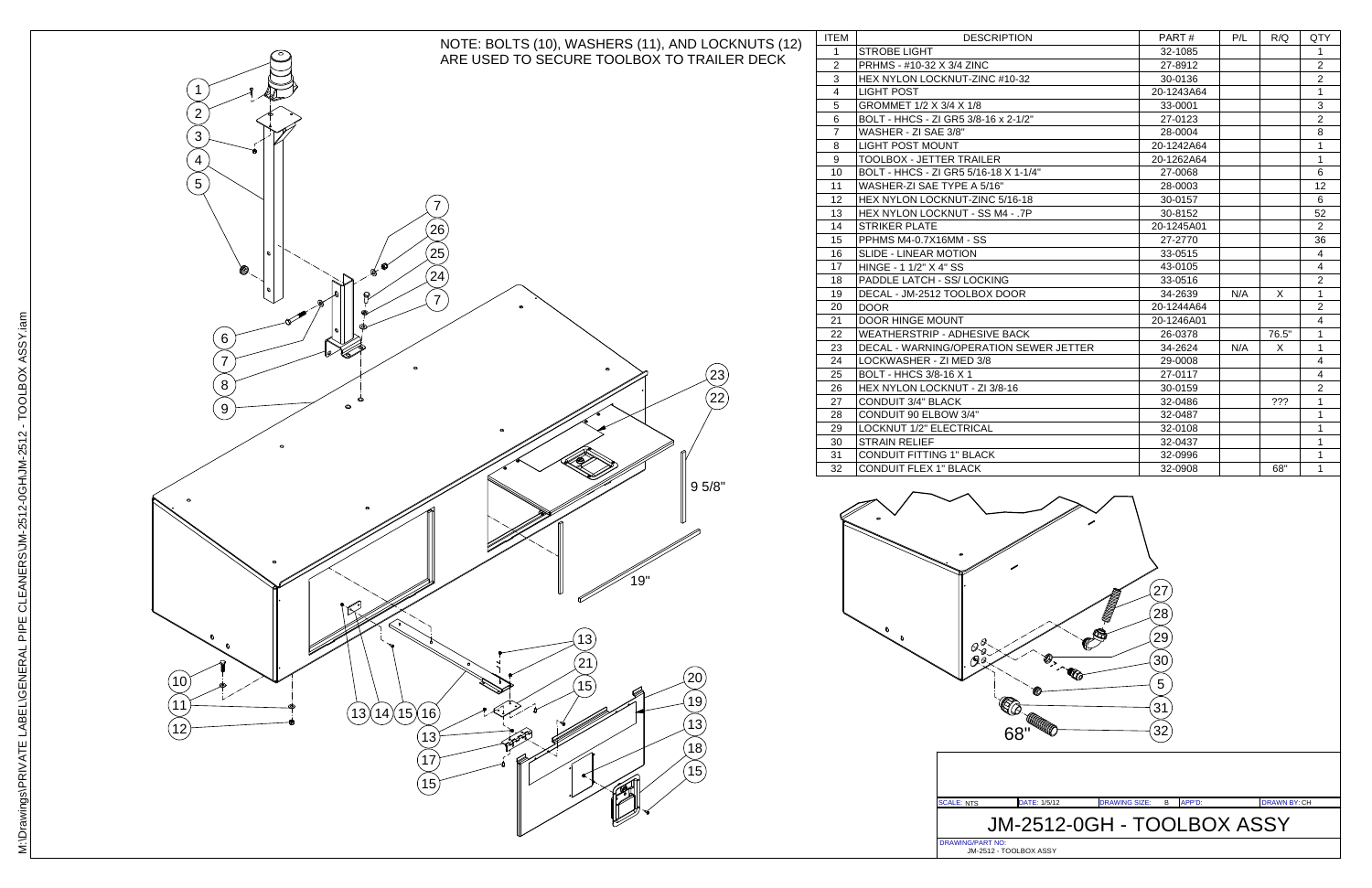JM-2512 - HOSE REELS ASSY



### DATE: DRAWING SIZE: APP'D: DRAWN BY: 1/5/12 <sup>B</sup> CH JM-2512 - HOSE REELS ASSY

| <b>DESCRIPTION</b><br>P/L<br>QTY<br>PART#<br>R/Q<br>HEX NYLON LOCKNUT - ZI 3/8-16<br>30-0159<br>14<br>WASHER - ZI SAE 3/8"<br>28<br>28-0004<br>BOLT - HHCS 3/8-16 X 1<br>14<br>27-0117<br>HOSE REEL - HAND CRANK<br>1<br>50-0193<br>SWIVEL - 1/2M X 3/4F GARDEN HOSE<br>1<br>23-0095<br>REDUCER - BRASS - 1"M x 1/2"F<br>1<br>23-0226<br>HOSE - 3/4" GARDEN 150'<br>1<br>15-0316<br>HOSE 1/2" X 24"<br>1<br>15-0263<br>REDUCER - 1"M X 1/2"F<br>$\overline{c}$<br>24-0303<br><b>HOSE REEL - ELECTRIC</b><br>1<br>50-0194<br>HP HOSE - 1/2" X 400'<br>1<br>15-0322<br>1<br><b>GEAR GUARD</b><br>50-0197A18<br>HEX NYLON LOCKNUT-ZINC 1/4-20<br>8<br>30-0155<br>WASHER-ZI SAE TYPE A 1/4"<br>28-0002<br>16<br><b>HOSE RETAINER</b><br>$\overline{2}$<br>20-1240A64<br>HHCS-ZI GR5 1/4-20 X 3/4"<br>4<br>27-0015<br>HEX NUT - M5 X 0.8<br>4<br>30-6001<br>EXTERNAL TOOTH LOCKWASHER<br>4<br>28-1009<br>HHCS - GR8.8 M5-0.8P X 16MM BLACK<br>27-9526<br>4<br><b>LOCKNUT 1/2" ELECTRICAL</b><br>1<br>32-0108<br><b>HARDWARE KIT</b><br>1<br>70-0197<br>VARIABLE SPEED CONTROL<br>1<br>32-1100<br><b>CONTROL BOX LID</b><br>1<br>20-1256A01<br>X<br>DECAL - VARIABLE SPEED CONTROLS<br>N/A<br>1<br>34-2650<br>SWITCH - ROCKER W/ LAMP 12V<br>1<br>32-0969<br><b>HOSE REEL CONTROL PANEL</b><br>1<br>20-1241A64<br>HP HOSE - 1/4" ID X 1/4MS X 1/4F X 13.25"<br>1<br>15-0309<br><b>U-CLAMP - GAUGE MOUNT</b><br>1<br>13-0211<br>GAUGE - 0-5000PSI 2 1/2"DIA BACK MOUNT<br>1<br>22-0465<br>DECAL - GENERAL JET-SET TYPHOON<br>N/A<br>X<br>1<br>34-2651<br>HHCS - ZI GR5 1/4-20X1<br>4<br>27-0016<br>X<br>DECAL - HOSE REEL CONTROL PANEL<br>N/A<br>1<br>34-2644<br>ELBOW 1/2M X #8JIC MALE<br>24-0074<br>1<br>BALL VALVE - 1/2" FNPT 7350PSI<br>1<br>22-0463<br><b>BALL VALVE HOLDER</b><br>20-1254A01<br>1<br>1<br>ELBOW 1/2MPX1/2FP 90 STEEL FORGE<br>24-0006<br>ELBOW 1/4"FPTX1/4MPT 90 BRASS<br>23-0014<br>1<br>REDUCER 1/2MP X 1/4 FP HEX - STEEL<br>24-0053<br>1<br>STREET TEE-1/2NPT STEEL FORGED<br>24-0242<br>1<br>NIPPLE 1/2MP X #8JIC HEX<br>24-0054<br>1<br>HOSE 1/2" X 9'<br>15-0314<br>1<br>CONDUIT 3/4" BLACK<br>???<br>32-0486<br>1<br>CONDUIT 90 ELBOW 3/4"<br>32-0487<br>1<br><b>STRAIN RELIEF</b><br>32-0437<br>1<br>LOCKNUT ELECT 3/4"<br>32-0292<br>1<br>CONTROL BOX<br>20-1255A01<br>1 |         |  |  |  |
|------------------------------------------------------------------------------------------------------------------------------------------------------------------------------------------------------------------------------------------------------------------------------------------------------------------------------------------------------------------------------------------------------------------------------------------------------------------------------------------------------------------------------------------------------------------------------------------------------------------------------------------------------------------------------------------------------------------------------------------------------------------------------------------------------------------------------------------------------------------------------------------------------------------------------------------------------------------------------------------------------------------------------------------------------------------------------------------------------------------------------------------------------------------------------------------------------------------------------------------------------------------------------------------------------------------------------------------------------------------------------------------------------------------------------------------------------------------------------------------------------------------------------------------------------------------------------------------------------------------------------------------------------------------------------------------------------------------------------------------------------------------------------------------------------------------------------------------------------------------------------------------------------------------------------------------------------------------------------------------------------------------------------------------------------------------------------------------------------------------------------------------------------------------------------------------------------------------------------------------------------------------------------------------------------|---------|--|--|--|
|                                                                                                                                                                                                                                                                                                                                                                                                                                                                                                                                                                                                                                                                                                                                                                                                                                                                                                                                                                                                                                                                                                                                                                                                                                                                                                                                                                                                                                                                                                                                                                                                                                                                                                                                                                                                                                                                                                                                                                                                                                                                                                                                                                                                                                                                                                      | EM      |  |  |  |
|                                                                                                                                                                                                                                                                                                                                                                                                                                                                                                                                                                                                                                                                                                                                                                                                                                                                                                                                                                                                                                                                                                                                                                                                                                                                                                                                                                                                                                                                                                                                                                                                                                                                                                                                                                                                                                                                                                                                                                                                                                                                                                                                                                                                                                                                                                      | 1       |  |  |  |
|                                                                                                                                                                                                                                                                                                                                                                                                                                                                                                                                                                                                                                                                                                                                                                                                                                                                                                                                                                                                                                                                                                                                                                                                                                                                                                                                                                                                                                                                                                                                                                                                                                                                                                                                                                                                                                                                                                                                                                                                                                                                                                                                                                                                                                                                                                      | 2       |  |  |  |
|                                                                                                                                                                                                                                                                                                                                                                                                                                                                                                                                                                                                                                                                                                                                                                                                                                                                                                                                                                                                                                                                                                                                                                                                                                                                                                                                                                                                                                                                                                                                                                                                                                                                                                                                                                                                                                                                                                                                                                                                                                                                                                                                                                                                                                                                                                      | 3       |  |  |  |
|                                                                                                                                                                                                                                                                                                                                                                                                                                                                                                                                                                                                                                                                                                                                                                                                                                                                                                                                                                                                                                                                                                                                                                                                                                                                                                                                                                                                                                                                                                                                                                                                                                                                                                                                                                                                                                                                                                                                                                                                                                                                                                                                                                                                                                                                                                      | 4       |  |  |  |
|                                                                                                                                                                                                                                                                                                                                                                                                                                                                                                                                                                                                                                                                                                                                                                                                                                                                                                                                                                                                                                                                                                                                                                                                                                                                                                                                                                                                                                                                                                                                                                                                                                                                                                                                                                                                                                                                                                                                                                                                                                                                                                                                                                                                                                                                                                      | 5       |  |  |  |
|                                                                                                                                                                                                                                                                                                                                                                                                                                                                                                                                                                                                                                                                                                                                                                                                                                                                                                                                                                                                                                                                                                                                                                                                                                                                                                                                                                                                                                                                                                                                                                                                                                                                                                                                                                                                                                                                                                                                                                                                                                                                                                                                                                                                                                                                                                      | 6       |  |  |  |
|                                                                                                                                                                                                                                                                                                                                                                                                                                                                                                                                                                                                                                                                                                                                                                                                                                                                                                                                                                                                                                                                                                                                                                                                                                                                                                                                                                                                                                                                                                                                                                                                                                                                                                                                                                                                                                                                                                                                                                                                                                                                                                                                                                                                                                                                                                      | 7       |  |  |  |
|                                                                                                                                                                                                                                                                                                                                                                                                                                                                                                                                                                                                                                                                                                                                                                                                                                                                                                                                                                                                                                                                                                                                                                                                                                                                                                                                                                                                                                                                                                                                                                                                                                                                                                                                                                                                                                                                                                                                                                                                                                                                                                                                                                                                                                                                                                      | 8       |  |  |  |
|                                                                                                                                                                                                                                                                                                                                                                                                                                                                                                                                                                                                                                                                                                                                                                                                                                                                                                                                                                                                                                                                                                                                                                                                                                                                                                                                                                                                                                                                                                                                                                                                                                                                                                                                                                                                                                                                                                                                                                                                                                                                                                                                                                                                                                                                                                      | 9       |  |  |  |
|                                                                                                                                                                                                                                                                                                                                                                                                                                                                                                                                                                                                                                                                                                                                                                                                                                                                                                                                                                                                                                                                                                                                                                                                                                                                                                                                                                                                                                                                                                                                                                                                                                                                                                                                                                                                                                                                                                                                                                                                                                                                                                                                                                                                                                                                                                      | 10      |  |  |  |
|                                                                                                                                                                                                                                                                                                                                                                                                                                                                                                                                                                                                                                                                                                                                                                                                                                                                                                                                                                                                                                                                                                                                                                                                                                                                                                                                                                                                                                                                                                                                                                                                                                                                                                                                                                                                                                                                                                                                                                                                                                                                                                                                                                                                                                                                                                      | l 1     |  |  |  |
|                                                                                                                                                                                                                                                                                                                                                                                                                                                                                                                                                                                                                                                                                                                                                                                                                                                                                                                                                                                                                                                                                                                                                                                                                                                                                                                                                                                                                                                                                                                                                                                                                                                                                                                                                                                                                                                                                                                                                                                                                                                                                                                                                                                                                                                                                                      | 12      |  |  |  |
|                                                                                                                                                                                                                                                                                                                                                                                                                                                                                                                                                                                                                                                                                                                                                                                                                                                                                                                                                                                                                                                                                                                                                                                                                                                                                                                                                                                                                                                                                                                                                                                                                                                                                                                                                                                                                                                                                                                                                                                                                                                                                                                                                                                                                                                                                                      | 13      |  |  |  |
|                                                                                                                                                                                                                                                                                                                                                                                                                                                                                                                                                                                                                                                                                                                                                                                                                                                                                                                                                                                                                                                                                                                                                                                                                                                                                                                                                                                                                                                                                                                                                                                                                                                                                                                                                                                                                                                                                                                                                                                                                                                                                                                                                                                                                                                                                                      | 14      |  |  |  |
|                                                                                                                                                                                                                                                                                                                                                                                                                                                                                                                                                                                                                                                                                                                                                                                                                                                                                                                                                                                                                                                                                                                                                                                                                                                                                                                                                                                                                                                                                                                                                                                                                                                                                                                                                                                                                                                                                                                                                                                                                                                                                                                                                                                                                                                                                                      | 15      |  |  |  |
|                                                                                                                                                                                                                                                                                                                                                                                                                                                                                                                                                                                                                                                                                                                                                                                                                                                                                                                                                                                                                                                                                                                                                                                                                                                                                                                                                                                                                                                                                                                                                                                                                                                                                                                                                                                                                                                                                                                                                                                                                                                                                                                                                                                                                                                                                                      | 16      |  |  |  |
|                                                                                                                                                                                                                                                                                                                                                                                                                                                                                                                                                                                                                                                                                                                                                                                                                                                                                                                                                                                                                                                                                                                                                                                                                                                                                                                                                                                                                                                                                                                                                                                                                                                                                                                                                                                                                                                                                                                                                                                                                                                                                                                                                                                                                                                                                                      | 17      |  |  |  |
|                                                                                                                                                                                                                                                                                                                                                                                                                                                                                                                                                                                                                                                                                                                                                                                                                                                                                                                                                                                                                                                                                                                                                                                                                                                                                                                                                                                                                                                                                                                                                                                                                                                                                                                                                                                                                                                                                                                                                                                                                                                                                                                                                                                                                                                                                                      | 18      |  |  |  |
|                                                                                                                                                                                                                                                                                                                                                                                                                                                                                                                                                                                                                                                                                                                                                                                                                                                                                                                                                                                                                                                                                                                                                                                                                                                                                                                                                                                                                                                                                                                                                                                                                                                                                                                                                                                                                                                                                                                                                                                                                                                                                                                                                                                                                                                                                                      | ۱9      |  |  |  |
|                                                                                                                                                                                                                                                                                                                                                                                                                                                                                                                                                                                                                                                                                                                                                                                                                                                                                                                                                                                                                                                                                                                                                                                                                                                                                                                                                                                                                                                                                                                                                                                                                                                                                                                                                                                                                                                                                                                                                                                                                                                                                                                                                                                                                                                                                                      | 20      |  |  |  |
|                                                                                                                                                                                                                                                                                                                                                                                                                                                                                                                                                                                                                                                                                                                                                                                                                                                                                                                                                                                                                                                                                                                                                                                                                                                                                                                                                                                                                                                                                                                                                                                                                                                                                                                                                                                                                                                                                                                                                                                                                                                                                                                                                                                                                                                                                                      | 21      |  |  |  |
|                                                                                                                                                                                                                                                                                                                                                                                                                                                                                                                                                                                                                                                                                                                                                                                                                                                                                                                                                                                                                                                                                                                                                                                                                                                                                                                                                                                                                                                                                                                                                                                                                                                                                                                                                                                                                                                                                                                                                                                                                                                                                                                                                                                                                                                                                                      | $^{22}$ |  |  |  |
|                                                                                                                                                                                                                                                                                                                                                                                                                                                                                                                                                                                                                                                                                                                                                                                                                                                                                                                                                                                                                                                                                                                                                                                                                                                                                                                                                                                                                                                                                                                                                                                                                                                                                                                                                                                                                                                                                                                                                                                                                                                                                                                                                                                                                                                                                                      | 23      |  |  |  |
|                                                                                                                                                                                                                                                                                                                                                                                                                                                                                                                                                                                                                                                                                                                                                                                                                                                                                                                                                                                                                                                                                                                                                                                                                                                                                                                                                                                                                                                                                                                                                                                                                                                                                                                                                                                                                                                                                                                                                                                                                                                                                                                                                                                                                                                                                                      | $^{24}$ |  |  |  |
|                                                                                                                                                                                                                                                                                                                                                                                                                                                                                                                                                                                                                                                                                                                                                                                                                                                                                                                                                                                                                                                                                                                                                                                                                                                                                                                                                                                                                                                                                                                                                                                                                                                                                                                                                                                                                                                                                                                                                                                                                                                                                                                                                                                                                                                                                                      | 25      |  |  |  |
|                                                                                                                                                                                                                                                                                                                                                                                                                                                                                                                                                                                                                                                                                                                                                                                                                                                                                                                                                                                                                                                                                                                                                                                                                                                                                                                                                                                                                                                                                                                                                                                                                                                                                                                                                                                                                                                                                                                                                                                                                                                                                                                                                                                                                                                                                                      | 26      |  |  |  |
|                                                                                                                                                                                                                                                                                                                                                                                                                                                                                                                                                                                                                                                                                                                                                                                                                                                                                                                                                                                                                                                                                                                                                                                                                                                                                                                                                                                                                                                                                                                                                                                                                                                                                                                                                                                                                                                                                                                                                                                                                                                                                                                                                                                                                                                                                                      | 27      |  |  |  |
|                                                                                                                                                                                                                                                                                                                                                                                                                                                                                                                                                                                                                                                                                                                                                                                                                                                                                                                                                                                                                                                                                                                                                                                                                                                                                                                                                                                                                                                                                                                                                                                                                                                                                                                                                                                                                                                                                                                                                                                                                                                                                                                                                                                                                                                                                                      | 28      |  |  |  |
|                                                                                                                                                                                                                                                                                                                                                                                                                                                                                                                                                                                                                                                                                                                                                                                                                                                                                                                                                                                                                                                                                                                                                                                                                                                                                                                                                                                                                                                                                                                                                                                                                                                                                                                                                                                                                                                                                                                                                                                                                                                                                                                                                                                                                                                                                                      | 29      |  |  |  |
|                                                                                                                                                                                                                                                                                                                                                                                                                                                                                                                                                                                                                                                                                                                                                                                                                                                                                                                                                                                                                                                                                                                                                                                                                                                                                                                                                                                                                                                                                                                                                                                                                                                                                                                                                                                                                                                                                                                                                                                                                                                                                                                                                                                                                                                                                                      | 30      |  |  |  |
|                                                                                                                                                                                                                                                                                                                                                                                                                                                                                                                                                                                                                                                                                                                                                                                                                                                                                                                                                                                                                                                                                                                                                                                                                                                                                                                                                                                                                                                                                                                                                                                                                                                                                                                                                                                                                                                                                                                                                                                                                                                                                                                                                                                                                                                                                                      | 31.     |  |  |  |
|                                                                                                                                                                                                                                                                                                                                                                                                                                                                                                                                                                                                                                                                                                                                                                                                                                                                                                                                                                                                                                                                                                                                                                                                                                                                                                                                                                                                                                                                                                                                                                                                                                                                                                                                                                                                                                                                                                                                                                                                                                                                                                                                                                                                                                                                                                      | $32\,$  |  |  |  |
|                                                                                                                                                                                                                                                                                                                                                                                                                                                                                                                                                                                                                                                                                                                                                                                                                                                                                                                                                                                                                                                                                                                                                                                                                                                                                                                                                                                                                                                                                                                                                                                                                                                                                                                                                                                                                                                                                                                                                                                                                                                                                                                                                                                                                                                                                                      | 33      |  |  |  |
|                                                                                                                                                                                                                                                                                                                                                                                                                                                                                                                                                                                                                                                                                                                                                                                                                                                                                                                                                                                                                                                                                                                                                                                                                                                                                                                                                                                                                                                                                                                                                                                                                                                                                                                                                                                                                                                                                                                                                                                                                                                                                                                                                                                                                                                                                                      | 34      |  |  |  |
|                                                                                                                                                                                                                                                                                                                                                                                                                                                                                                                                                                                                                                                                                                                                                                                                                                                                                                                                                                                                                                                                                                                                                                                                                                                                                                                                                                                                                                                                                                                                                                                                                                                                                                                                                                                                                                                                                                                                                                                                                                                                                                                                                                                                                                                                                                      | 35      |  |  |  |
|                                                                                                                                                                                                                                                                                                                                                                                                                                                                                                                                                                                                                                                                                                                                                                                                                                                                                                                                                                                                                                                                                                                                                                                                                                                                                                                                                                                                                                                                                                                                                                                                                                                                                                                                                                                                                                                                                                                                                                                                                                                                                                                                                                                                                                                                                                      | 36      |  |  |  |
|                                                                                                                                                                                                                                                                                                                                                                                                                                                                                                                                                                                                                                                                                                                                                                                                                                                                                                                                                                                                                                                                                                                                                                                                                                                                                                                                                                                                                                                                                                                                                                                                                                                                                                                                                                                                                                                                                                                                                                                                                                                                                                                                                                                                                                                                                                      | 37      |  |  |  |
|                                                                                                                                                                                                                                                                                                                                                                                                                                                                                                                                                                                                                                                                                                                                                                                                                                                                                                                                                                                                                                                                                                                                                                                                                                                                                                                                                                                                                                                                                                                                                                                                                                                                                                                                                                                                                                                                                                                                                                                                                                                                                                                                                                                                                                                                                                      | 38      |  |  |  |
|                                                                                                                                                                                                                                                                                                                                                                                                                                                                                                                                                                                                                                                                                                                                                                                                                                                                                                                                                                                                                                                                                                                                                                                                                                                                                                                                                                                                                                                                                                                                                                                                                                                                                                                                                                                                                                                                                                                                                                                                                                                                                                                                                                                                                                                                                                      | 39      |  |  |  |
|                                                                                                                                                                                                                                                                                                                                                                                                                                                                                                                                                                                                                                                                                                                                                                                                                                                                                                                                                                                                                                                                                                                                                                                                                                                                                                                                                                                                                                                                                                                                                                                                                                                                                                                                                                                                                                                                                                                                                                                                                                                                                                                                                                                                                                                                                                      | 10      |  |  |  |
|                                                                                                                                                                                                                                                                                                                                                                                                                                                                                                                                                                                                                                                                                                                                                                                                                                                                                                                                                                                                                                                                                                                                                                                                                                                                                                                                                                                                                                                                                                                                                                                                                                                                                                                                                                                                                                                                                                                                                                                                                                                                                                                                                                                                                                                                                                      | 11      |  |  |  |
|                                                                                                                                                                                                                                                                                                                                                                                                                                                                                                                                                                                                                                                                                                                                                                                                                                                                                                                                                                                                                                                                                                                                                                                                                                                                                                                                                                                                                                                                                                                                                                                                                                                                                                                                                                                                                                                                                                                                                                                                                                                                                                                                                                                                                                                                                                      | 12      |  |  |  |
|                                                                                                                                                                                                                                                                                                                                                                                                                                                                                                                                                                                                                                                                                                                                                                                                                                                                                                                                                                                                                                                                                                                                                                                                                                                                                                                                                                                                                                                                                                                                                                                                                                                                                                                                                                                                                                                                                                                                                                                                                                                                                                                                                                                                                                                                                                      | 13      |  |  |  |
|                                                                                                                                                                                                                                                                                                                                                                                                                                                                                                                                                                                                                                                                                                                                                                                                                                                                                                                                                                                                                                                                                                                                                                                                                                                                                                                                                                                                                                                                                                                                                                                                                                                                                                                                                                                                                                                                                                                                                                                                                                                                                                                                                                                                                                                                                                      | 14      |  |  |  |
|                                                                                                                                                                                                                                                                                                                                                                                                                                                                                                                                                                                                                                                                                                                                                                                                                                                                                                                                                                                                                                                                                                                                                                                                                                                                                                                                                                                                                                                                                                                                                                                                                                                                                                                                                                                                                                                                                                                                                                                                                                                                                                                                                                                                                                                                                                      | 15      |  |  |  |
|                                                                                                                                                                                                                                                                                                                                                                                                                                                                                                                                                                                                                                                                                                                                                                                                                                                                                                                                                                                                                                                                                                                                                                                                                                                                                                                                                                                                                                                                                                                                                                                                                                                                                                                                                                                                                                                                                                                                                                                                                                                                                                                                                                                                                                                                                                      | 16      |  |  |  |
|                                                                                                                                                                                                                                                                                                                                                                                                                                                                                                                                                                                                                                                                                                                                                                                                                                                                                                                                                                                                                                                                                                                                                                                                                                                                                                                                                                                                                                                                                                                                                                                                                                                                                                                                                                                                                                                                                                                                                                                                                                                                                                                                                                                                                                                                                                      |         |  |  |  |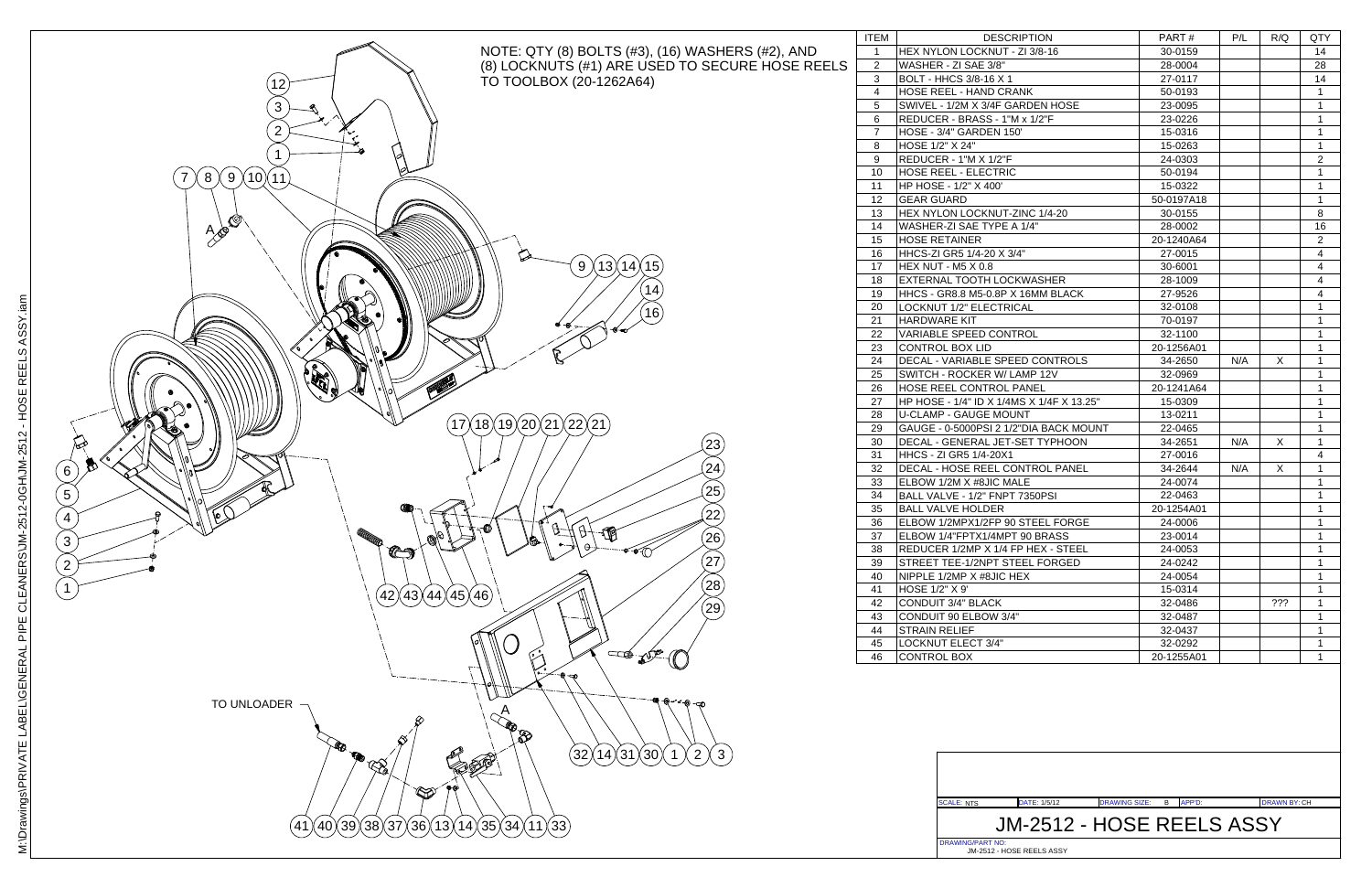

### NOTE: PLACE TRAILER SPEC STICKERS & SILVER STICKER ON DRIVER'S SIDE OF TONGUE; BETWEEN FRONT OF DECKAND TONGUE BRACES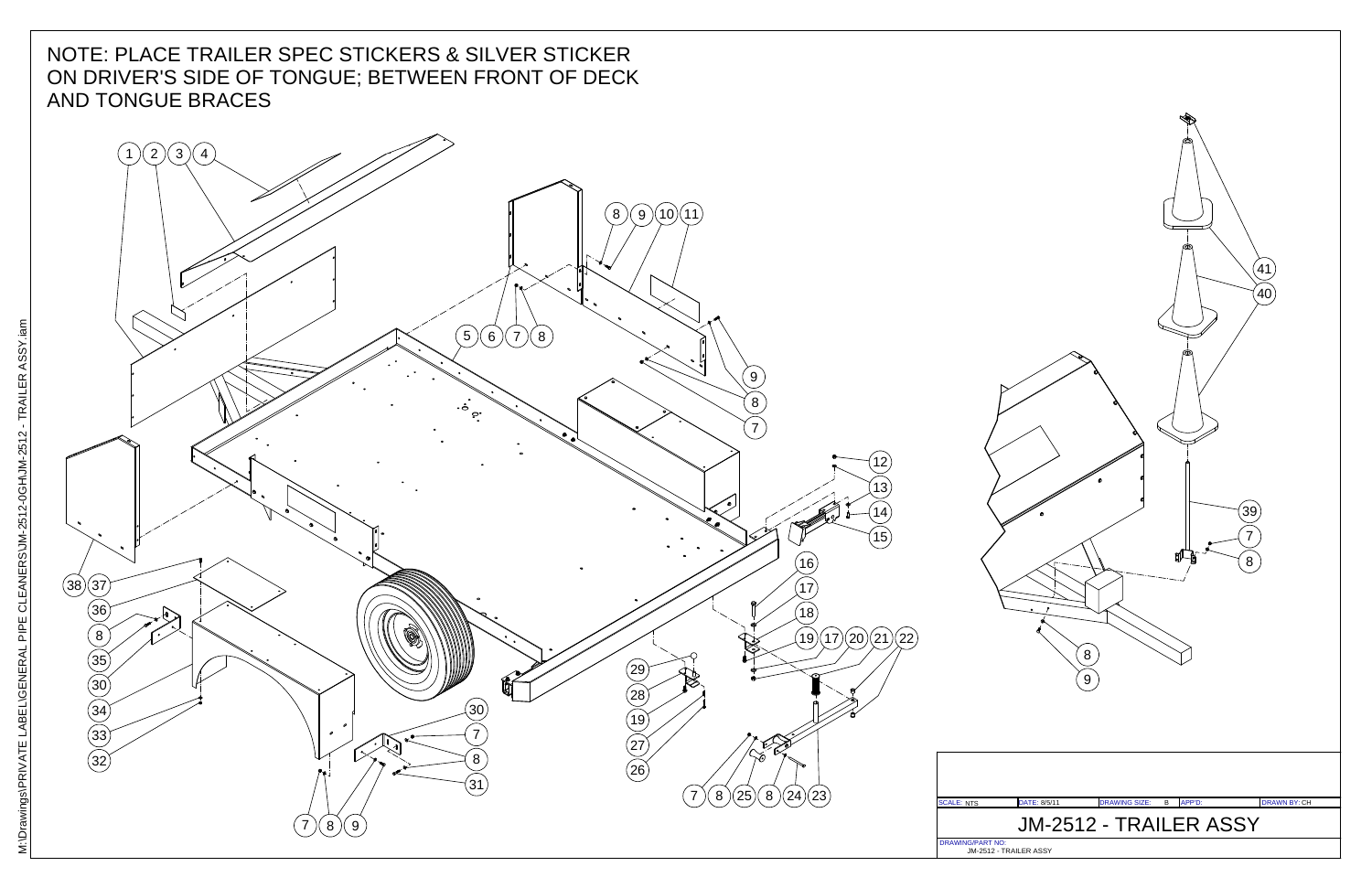DRAWING/PART NO: JM-2512 - TRAILER ASSY

### DATE: DRAWING SIZE: APP'D: DRAWN BY: 8/5/11 <sup>B</sup> CH JM-2512 - TRAILER ASSY

| <b>ITEM</b>    | <b>DESCRIPTION</b>                         | PART#      | P/L | R/Q | <b>QTY</b>              |
|----------------|--------------------------------------------|------------|-----|-----|-------------------------|
| 1              | <b>FRONT COVER - TRAILER</b>               | 56-0071    |     |     | 1                       |
| $\overline{2}$ | <b>DECAL - SILVER STICKER</b>              | 34-0075    | N/A |     | 1                       |
| 3              | <b>FRONT PANEL - TRAILER</b>               | 20-1236A64 |     | X   | 1                       |
| $\overline{4}$ | DECAL - JM-2512 FRONT PANEL                | 34-2634    |     | X   | 1                       |
| 5              | SINGLE AXLE W/ELECTRIC BRAKES              | 61-0013    |     |     | 1                       |
| 6              | <b>RIGHT SUPPORT PANEL</b>                 | 20-1238A64 |     |     | $\mathbf{1}$            |
| $\overline{7}$ | HEX NYLON LOCKNUT-ZINC 5/16-18             | 30-0157    |     |     | 55                      |
| 8              | WASHER-ZI SAE TYPE A 5/16"                 | 28-0003    |     |     | 110                     |
| 9              | BOLT - HHCS - ZI GR5 5/16-18 x 1"          | 27-0067    |     |     | 45                      |
| 10             | <b>MIDDLE PANEL - TRAILER</b>              | 20-1239A64 |     |     | $\overline{2}$          |
| 11             | DECAL - JM-2512 SIDE PANEL                 | 34-2633    |     | X   | $\overline{2}$          |
| 12             | HEX NYLON LOCKNUT - ZI 3/8-16              | 30-0159    |     |     | $\overline{4}$          |
| 13             | WASHER - ZI SAE 3/8"                       | 28-0004    |     |     | 8                       |
| 14             | <b>BOLT - HHCS 3/8-16 X 1</b>              | 27-0117    |     |     | $\overline{\mathbf{4}}$ |
| 15             | <b>STABILIZER ARM</b>                      | 61-1035    |     |     | $\overline{2}$          |
| 16             | HHCS-ZI GR5 1/2-13 X 3                     | 27-0227    |     |     | $\mathbf{1}$            |
| 17             | WASHER - ZI SAE TYPE A 1/2                 | 28-0006    |     |     | $\overline{2}$          |
| 18             | <b>HOSE GUIDE MOUNT</b>                    | 20-1248A01 |     |     | $\mathbf{1}$            |
| 19             | <b>HWHCS - ZI 3/8-16 X 1</b>               | 27-9530    |     |     | 4                       |
| 20             | HEX NYLON LOCKNUT-ZINC 1/2-13              | 30-0163    |     |     | $\mathbf{1}$            |
| 21             | <b>HANDLE GRIP</b>                         | 7-0167     |     |     | $\mathbf{1}$            |
| 22             | SLEAVE BEARING - 1/2" ID                   | 33-0518    |     |     | $\overline{2}$          |
| 23             | <b>HOSE GUIDE</b>                          | 20-1247A01 |     |     | $\mathbf{1}$            |
| 24             | HHCS-ZI GR5 5/16-18 x 4"                   | 27-0079    |     |     | $\overline{2}$          |
| 25             | <b>HOSE GUIDE ROLLER</b>                   | 51-0043    |     |     | $\overline{2}$          |
| 26             | SHOULDER SCREW-#10-24 X 1/4" X 1.625" LONG | 27-0895    |     |     | $\mathbf{1}$            |
| 27             | SPRING 1" LONG X 5/16" O.D. ZINC PLATED    | 49-0165    |     |     | $\mathbf{1}$            |
| 28             | <b>HOSE GUIDE CATCH</b>                    | 20-1249A01 |     |     | $\mathbf{1}$            |
| 29             | KNOB-1.25" DIA. X 10"-24 STEEL INSERT      | 7-0223     |     |     | $\mathbf{1}$            |
| 30             | <b>FENDER BRACKET</b>                      | 20-1064A01 |     |     | 4                       |
| 31             | HHCS-ZI GR5 5/16-18 X 1-1/2                | 27-0069    |     |     | 4                       |
| 32             | HEX NYLON LOCKNUT-ZINC 1/4-20              | 30-0155    |     |     | 8                       |
| 33             | WASHER-ZI SAE TYPE A 1/4"                  | 28-0002    |     |     | 8                       |
| 34             | <b>TRAILER FENDER</b>                      | 20-1155A18 |     |     | $\overline{2}$          |
| 35             | BOLT - HHCS - ZI GR5 5/16-18 X 1-1/4"      | 27-0068    |     |     | 4                       |
| 36             | <b>FENDER STEP</b>                         | 56-0066    |     |     | $\overline{2}$          |
| 37             | HHCS-ZI GR5 1/4-20 X 3/4"                  | 27-0015    |     |     | 8                       |
| 38             | <b>LEFT SUPPORT PANEL</b>                  | 20-1237A64 |     |     | 1                       |
| 39             | <b>SAFETY CONE HOLDER</b>                  | 20-1257A01 |     |     | 1                       |
| 40             | <b>SAFETY CONE</b>                         | 61-1034    |     |     | 3                       |
| 41             | HANDLE NUT - 5/8"                          | 20-1258A01 |     |     | 1                       |



M:\Drawings\PRIVATE LABEL\GENERAL PIPE CLEANERS\JM-2512-0GH\JM-2512 - TRAILER ASSY.iam M: Drawings PRIVATE LABEL GENERAL P PE CLEANERS JM-2512-0GH\JM-2512 - TRAILER ASSY. iam

SCALE: NTS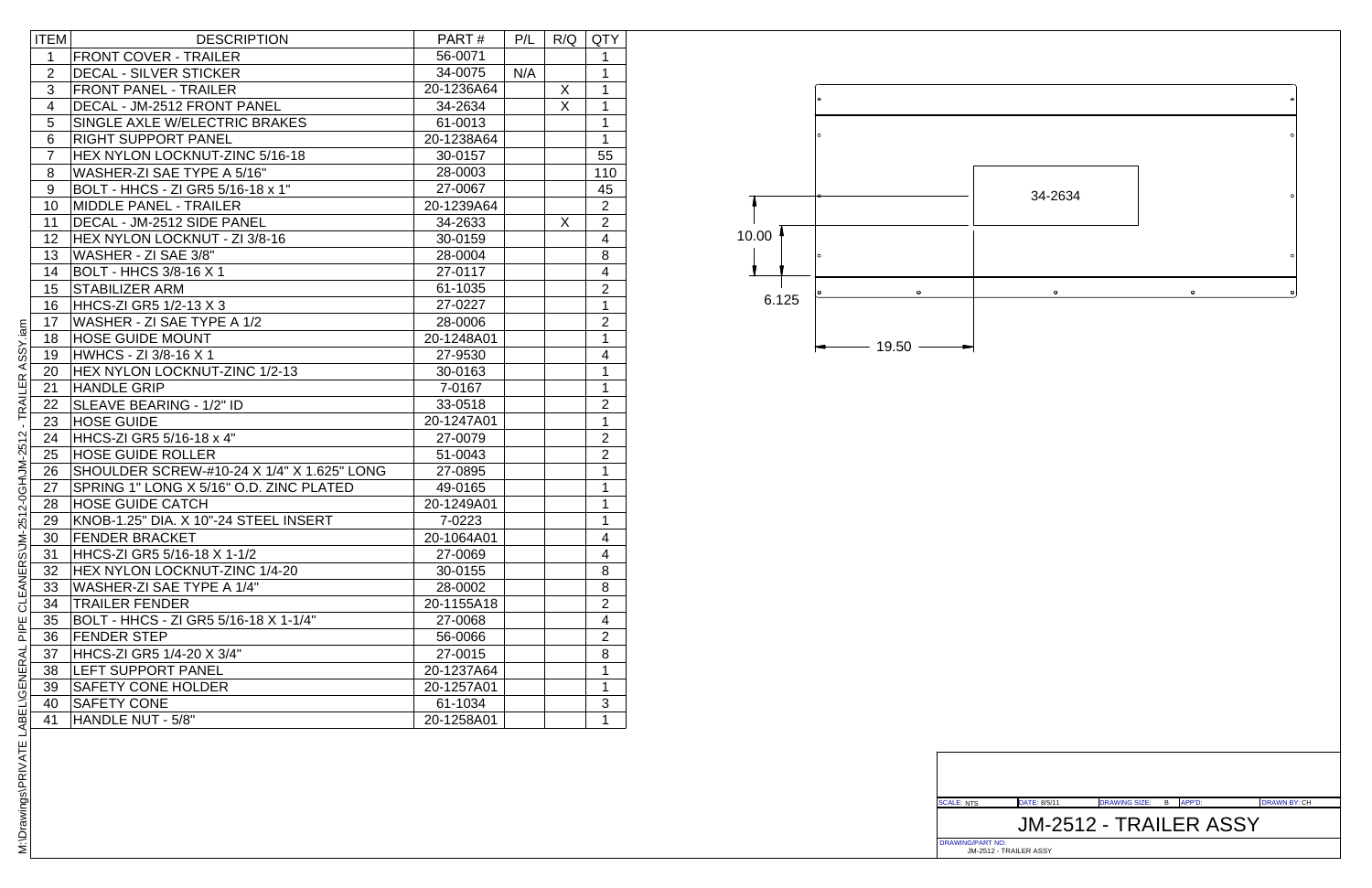